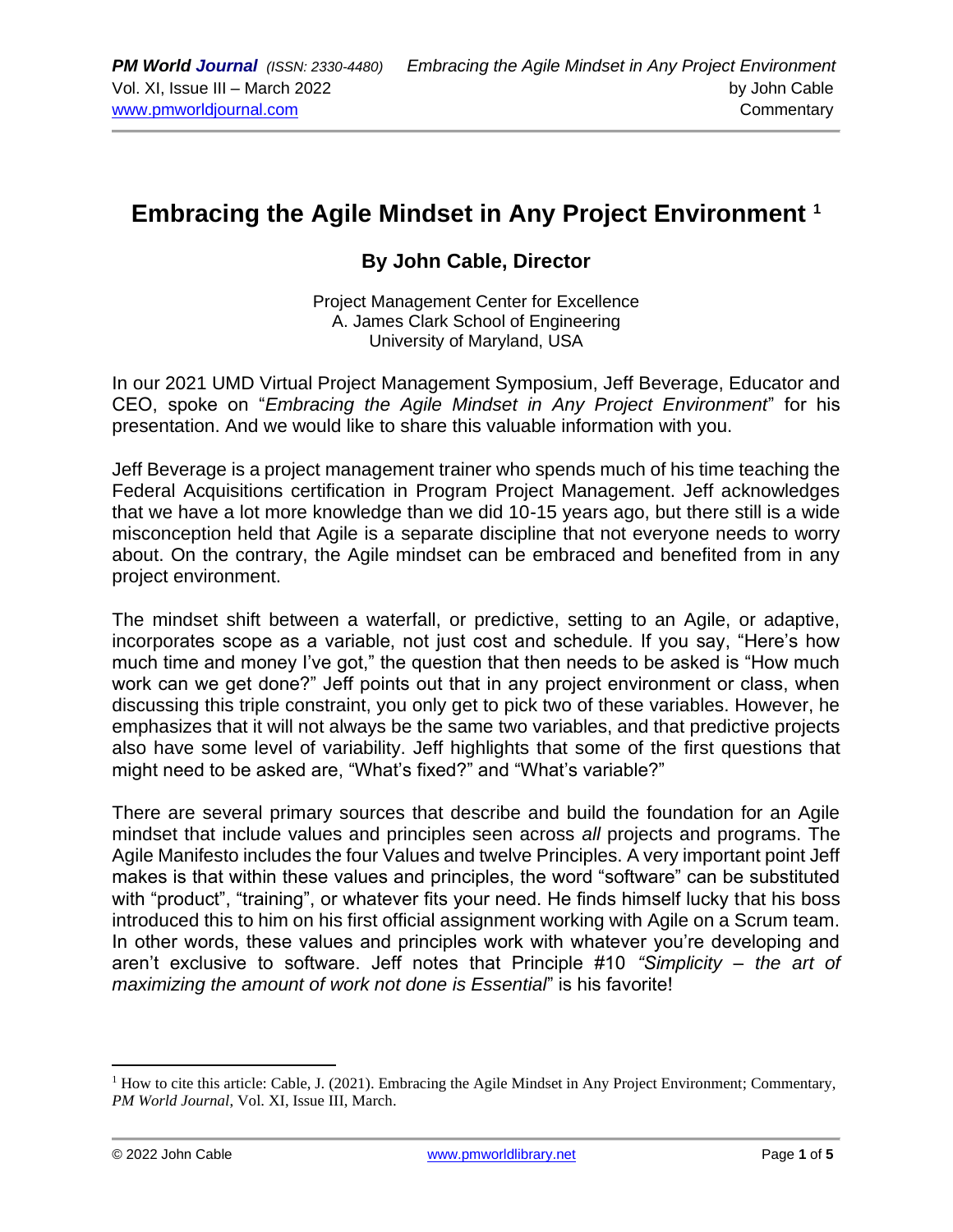The next source to look to are the five Scrum Values of the Scrum Alliance. The importance here is the focus on people. People define what's valuable on the project. People make plans, commitments to those plans, they do the work, learn, and reflect. In addition, the SAFe House of Lean and the Ten SAFe Principles are also included. Jeff mentions that if you are not already familiar with these primary sources, he strongly recommends them as a starting point for the learning journey that asks, "What is the Agile mindset?"

There are values and principles consistent across these sources, but they are also universal across projects and programs. These Universal Values and Principles are as follows: People, Prioritization, Participation, Persistence, and Patience. There are plenty of examples to tie each of these back to the sources. For example, "People" relates to all five of the Scrum values, the first value of the Agile Manifesto Values, the 1st pillar in the SAFe House of Lean, and the eighth principle of the Ten SAFe Principles.

These Universal Values and Principles are universal across the project environment. In predictive environments, we are prioritizing work based on value and prioritizing based on value is important in any project or program. We can look to #11 of the Agile Manifesto Principles and #9 of the Ten SAFe Principles for "Participation". "Persistence" is just as applicable, as overcoming obstacles is a widespread theme throughout these sources and obstacles are always being overcome. "Patience" is being honest and realistic with our expectations because Agile is not necessarily going to get faster.

Jeff especially emphasizes transparency as a universal value and principle. He also notes that transparency might be what is the most lacking. Transparency with information combats the common need-to-know mindset we have. It is beneficial to have more information alongside more resilience, responsiveness to change, and relentless improvement. Jeff asks, "If you're not trying to improve everyday across projects - what are we doing here?" The values and principles in Agile frameworks exist and are important in a predictive/waterfall environment even though we don't shine the spotlight on them.

Jeff ends with the positive outcomes that are produced through the use and practice of an Agile mindset, noting that he speaks to his experience as a team member when stating there is great benefit to doing so! Honest communication on progress lifts the weight stress from feeling like he was always behind. The nature of these short cycles and transparency, rather than trying to hide obstacles and hope nobody finds out, changes not only work life but personal life as well.

The ability for team members to learn and grow is another beneficial outcome of the Agile Mindset. Agile frameworks offer an emphasis on reflection, retrospection, learning, and growth. When we embrace the desire to help team members get better and help them learn and grow, everybody benefits.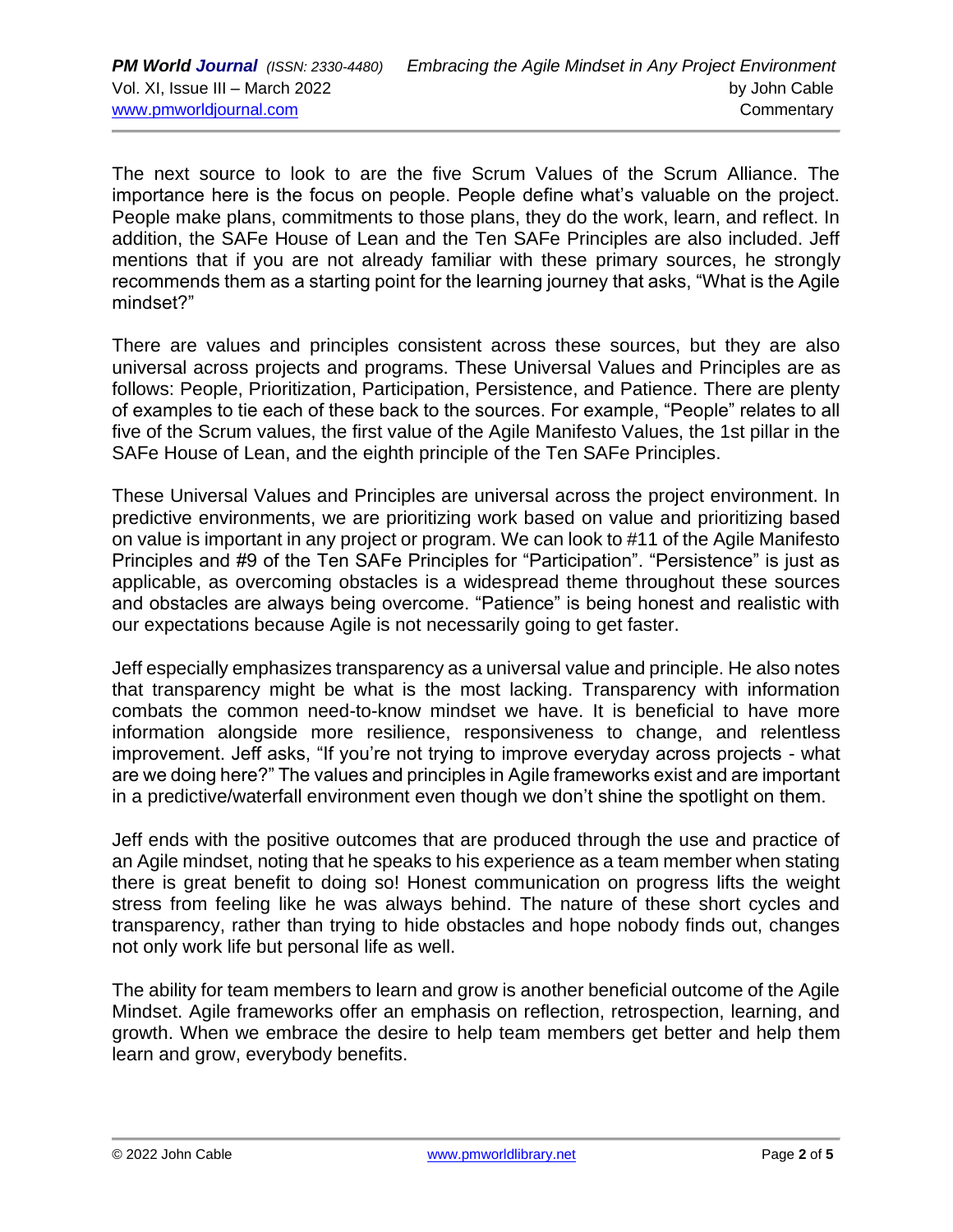Relationships built on trust are cultivated through honesty with information and reality (good, bad, or ugly). The collaborative nature of the Agile mindset forces people to work together. The more we interact with others the more we get away from the detrimental "us vs. them" mindset. Having this relationship *before* you need it is important. Additionally, decisions should be made based on data rather than intuition. The creativity and innovation that comes from spending time and space within this mindset will surprise you.

As we get back in touch with more collaborative work, we'll be facing challenges around trust due to the struggles people have had with long periods of isolation and an increased fear of the world around us. This re-entry will be challenging in various ways. Starting with trust and communication will serve as a strong catalyst for our re-entry as organizations, and societies, to be successful.

This mindset is valuable beyond work life and is important now more than ever. When we start with trust as the opening move, our counterparts respond with trust. If we start with distrust, then our counterparts will respond with distrust as well. We must take this leap of faith Jeff notes that yes, trust is earned, but we need to give opportunities for this to happen. We do this by opening with trust.

The positive outcomes of an Agile mindset are mental, lead to a decrease in stress, increase job satisfaction, and provide innovative solutions and data driven results. The values and principles associated with Agile are applicable wherever you go. The outcomes are positive and worth achieving. So now you might ask, "What are we going to do about it? What should I do to cultivate the Agile mindset in myself, my teams and team members?" This leads to the final point on cultivating the Agile mindset at both an individual and team level.

Cultivating the Agile mindset on an individual level consists of a couple things. We must try new things and do so often so that the act of trying becomes less and less daunting with the more newness we experience. We need to ask questions and cultivate this skill to ask *good* questions. Time must be taken to learn and seek opportunities to learn. If we cannot learn we cannot survive.

We must reflect as the retrospective is the most important part of the Agile framework. Take a pause to ask what you've learned recently, what you've done, how it went, and what can be done better next time. Ask what you've learned at the end of a Symposium Day! Share what you know with others and be willing to share this in both formal and informal settings.

There are also important factors to cultivating the Agile mindset in the team environment. To start, we need to invest in time and space for creative thinking, deep work, and reflection. Encourage team members to learn and pursue curiosity on any topic so that they can be well-rounded individuals. Focus metrics on value delivery because the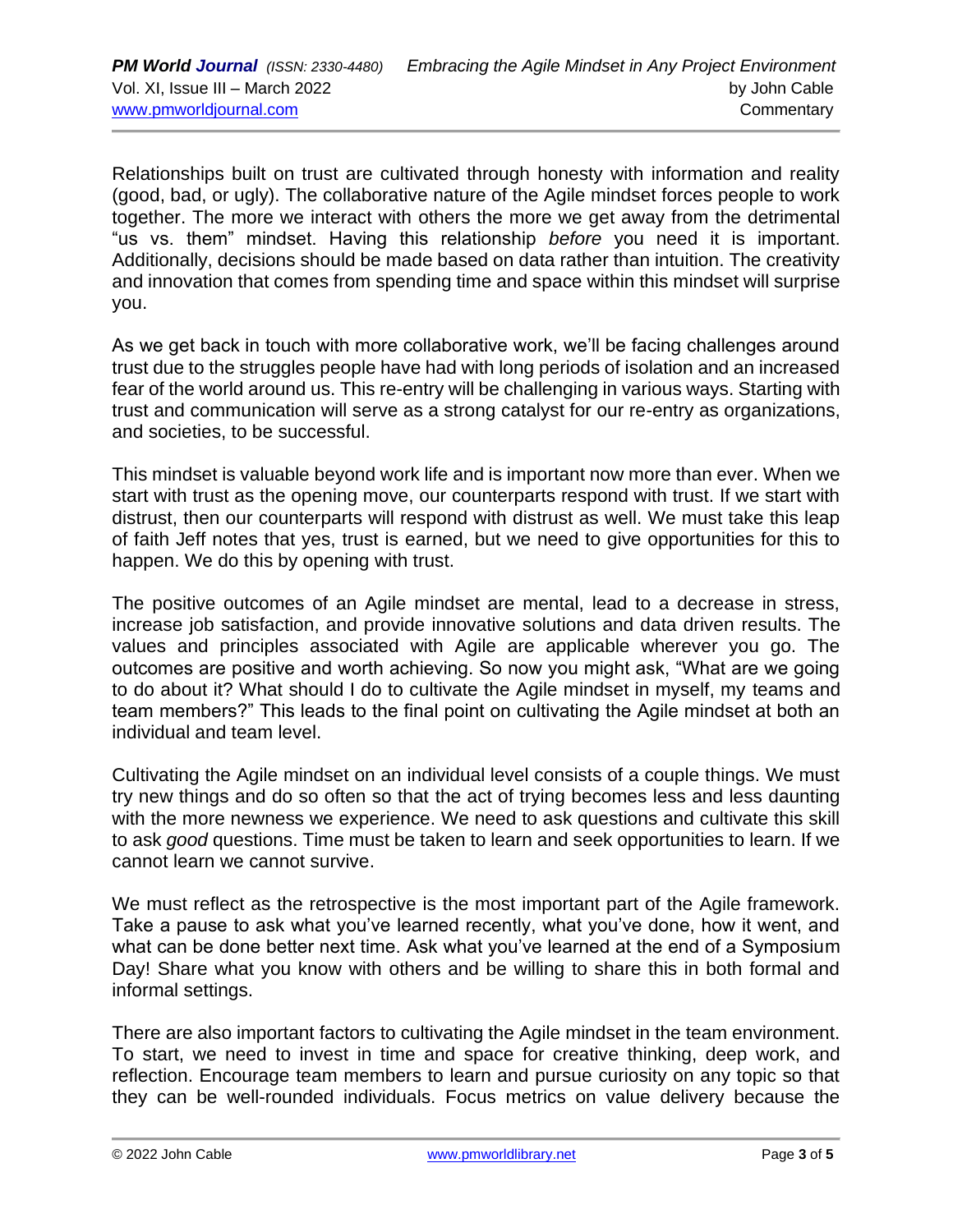outcomes are the project. Empower team members by delegating responsibility and authority. Truly delegate and not just assign, which includes stepping back and being comfortable that they might get it wrong. Give time and space for failure and learning. Finally, communicate with regular, rapid, and honest feedback to team members.

The next University of Maryland *VIRTUAL* [Project Management Symposium](https://pmsymposium.umd.edu/pm2022/) will be May 5-6, 2022. The event will feature 4 keynote speakers and 55 individual sessions in 5 concurrent tracks. Event information will be available September 1, 2021. If you want access to all 57 of the session recordings from the 2021 event at very low cost, visit the [2021 Project Management Symposium](https://pmsymposium.umd.edu/pm2021) website to register.